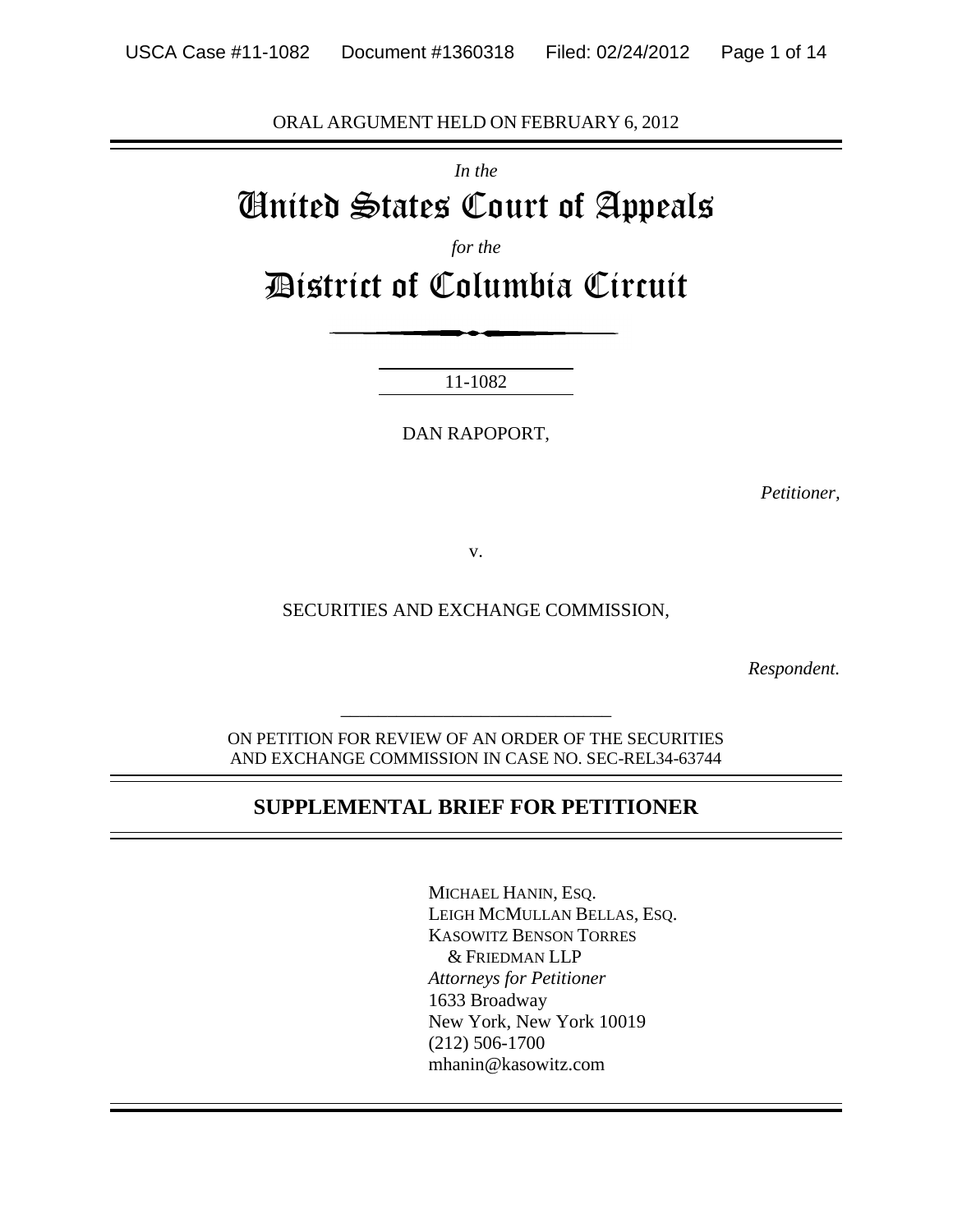# **TABLE OF CONTENTS**

# **Page**

| I. THE SEC'S DECISION TO DISREGARD RAPOPORT'S DEFENSES<br>AND DENY RAPOPORT'S RULE 155(B) MOTION WAS |  |
|------------------------------------------------------------------------------------------------------|--|
| A. The SEC Has No Guidelines Or Principles For Deciding Motions                                      |  |
| B. The SEC's Refusal To Consider Rapoport's Proposed Defenses                                        |  |
|                                                                                                      |  |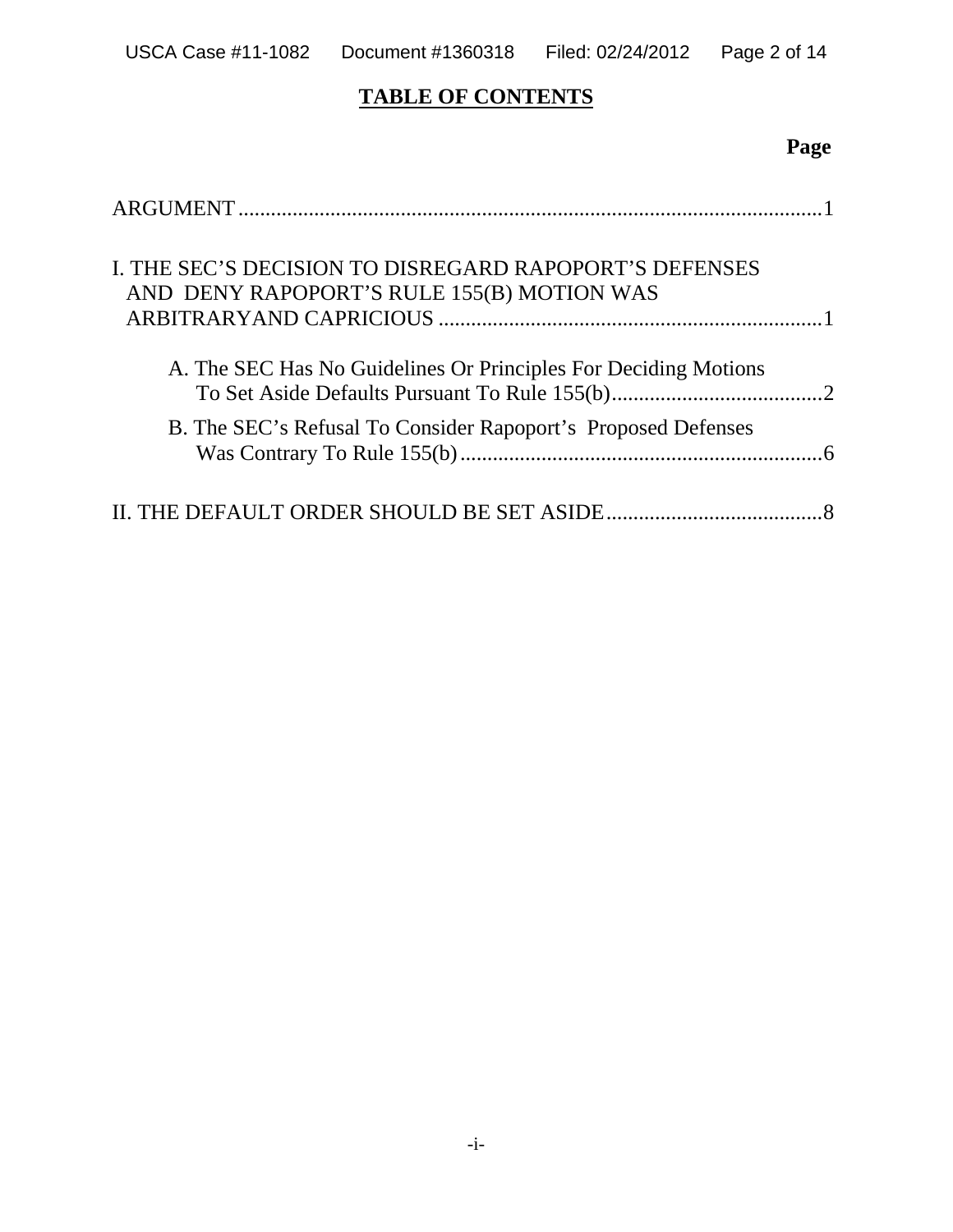# **TABLE OF AUTHORITIES**

# **CASES**

# **Page(s)**

| Am. Fed'n of Gov't Employees, AFL-CIO, Local 446 v. Nicholson,       |
|----------------------------------------------------------------------|
| In re Birman Managed Care, Inc.,                                     |
| In re Bullard,                                                       |
| In re Kern,                                                          |
| In re RDM Sports Group, Inc.,                                        |
| In re Richards,                                                      |
| Milk Train, Inc. v. Veneman,                                         |
| Owner-Operator Ind. Drivers Ass'n, Inc. v. Fed. Motor Carrier Safety |
|                                                                      |
| <b>STATUTES</b>                                                      |
|                                                                      |
| <b>OTHER AUTHORITIES</b>                                             |
|                                                                      |
|                                                                      |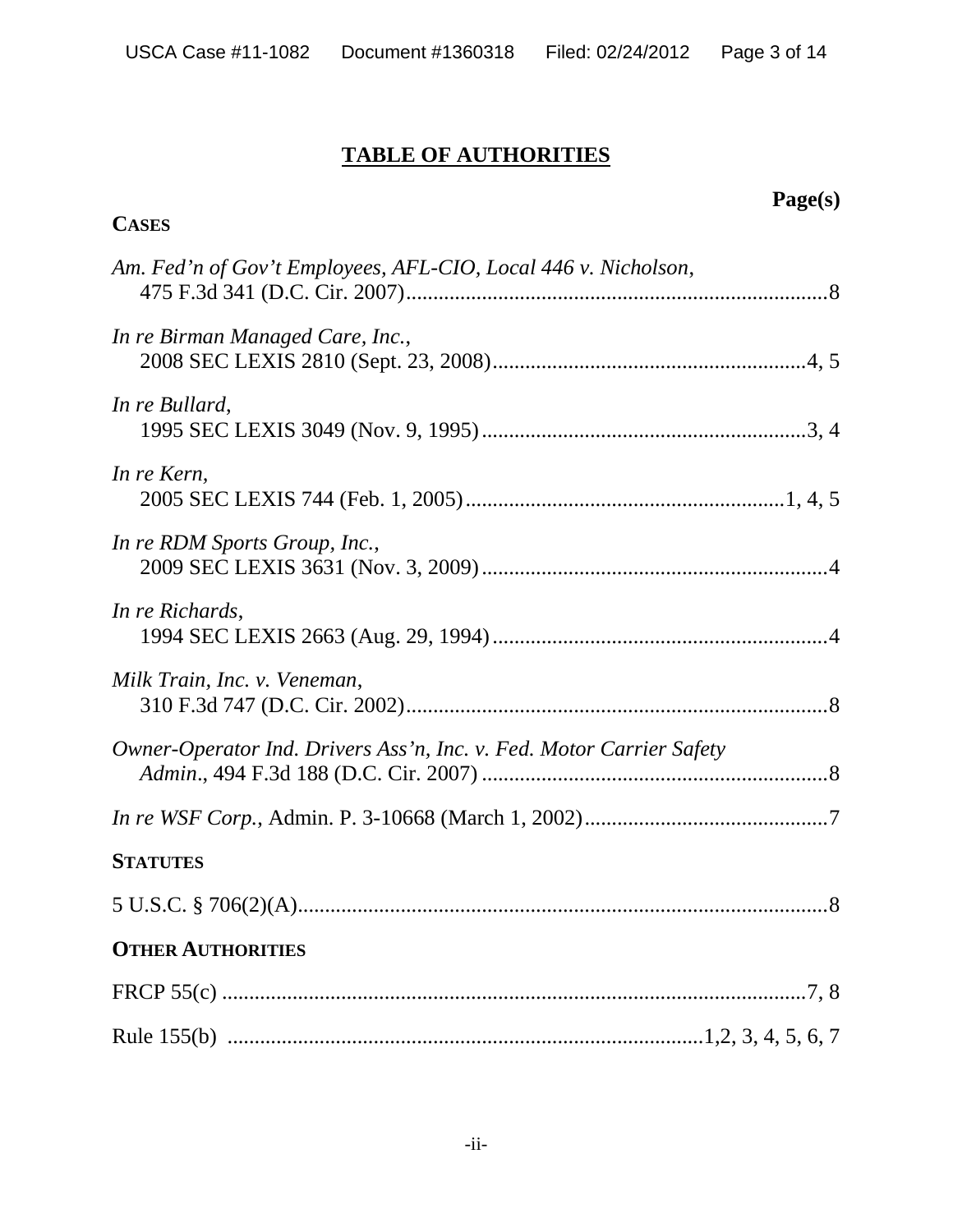#### **ARGUMENT**

At the February 6, 2012 oral argument, the Court recognized that the SEC "cannot arbitrarily and capriciously choose between litigants as to how they apply the rules," and requested supplemental briefing "on the prior history of the SEC's application of receiving or not receiving defenses in default circumstances." (Tr. at 21, 23.) The SEC's supplemental brief demonstrates not only that the SEC's supposed "interpretation" of Rule 155(b) *in this case* was arbitrary and capricious, but that the SEC has no consistent or principled interpretation of Rule 155(b) other than what "seem[s] appropriate" to the SEC at the time.<sup>1</sup> The SEC's Decision was therefore unlawful and lacked substantial justification, and the default should be set aside so that Rapoport can defend the SEC's claims on their merits.

#### **I. The SEC's Decision To Disregard Rapoport's Defenses and Deny Rapoport's Rule 155(b) Motion Was Arbitrary And Capricious**

The SEC's supplemental brief marshals "all of the Commission decisions granting or denying motions to set aside defaults" (Br. at 1), and confirms that before the Decision, the SEC *never* – under any circumstances – refused to consider a party's proposed defenses in deciding a Rule 155(b) motion. Similarly, the SEC's supplemental brief confirms that before the Decision, the SEC *never* – under any circumstances – deliberately refused to consider *any* of Rule 155(b)'s

1

*In re Kern,* 2005 SEC LEXIS 744, at \*2 (Feb. 1, 2005).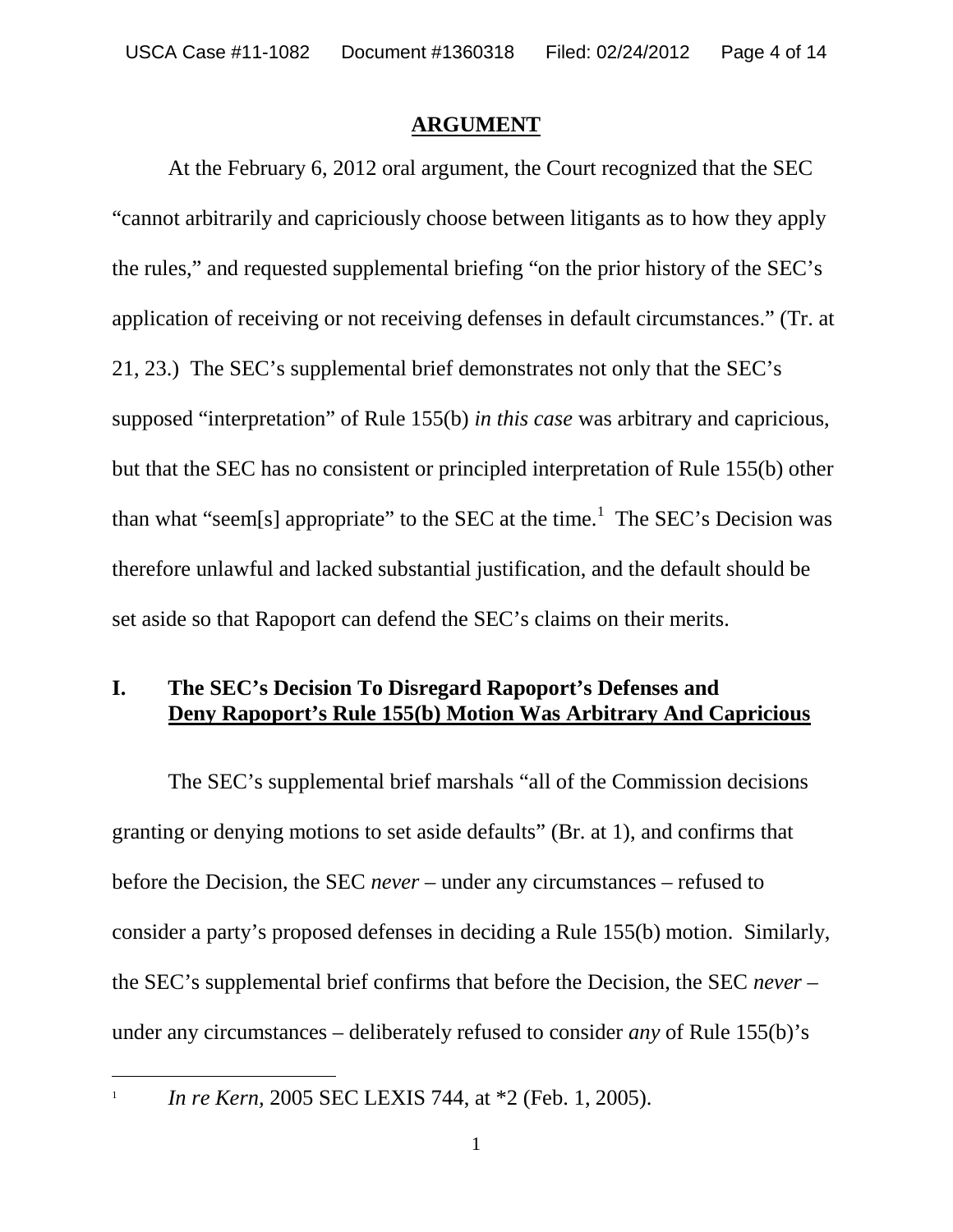three plain-text requirements  $-i.e.,$  that "a motion to set aside a default shall (i) be made within a reasonable time, (ii) state the reasons for the failure to appear or defend, and (iii) specify the nature of the proposed defense in the proceeding." To the contrary, several of the opinions cited by the SEC demonstrate that before the Decision, the SEC "interpreted" Rule 155(b) to *require* consideration of each of the three requirements, even where one or more had not been met to the SEC's satisfaction under the circumstances.

The SEC's decisions also demonstrate conclusively that the SEC follows no guidelines, principles or measurable standards when deciding whether to set aside a default under Rule 155(b). Not one of SEC's decisions explains or addresses *how* the SEC decides if there is "good cause" to set aside a default, or *how* Rule 155(b)'s three textual requirements are assessed or balanced (if at all) and inform the "good cause" determination (if at all). Instead, the SEC's decisions reflect *ad hoc* (and contradictory) decision-making that is untethered to discernable guidelines or principles.

#### A. The SEC Has No Guidelines Or Principles For Deciding Motions To Set Aside Defaults Pursuant To Rule 155(b)

The SEC's hindsight attempt (Br. at 2-5) to classify its Rule 155(b) decisions into "categories" not only reveals nothing about why the SEC refused to consider Rapoport's proposed defenses in the Decision, but confirms that the SEC applied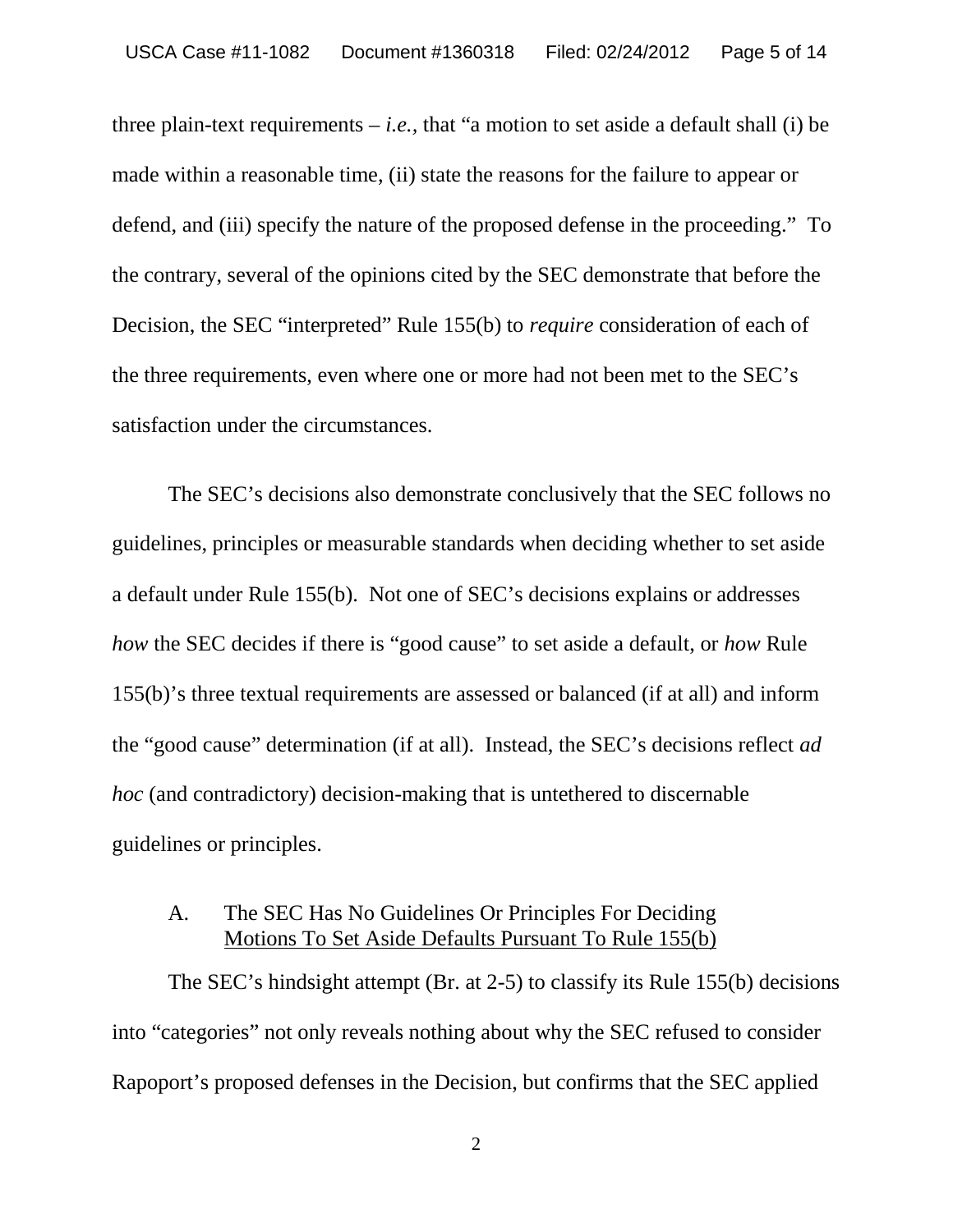no consistent guidelines when deciding Rule 155(b) decisions in the past, and has no predictable guidelines for deciding Rule 155(b) motions in the future.

The SEC's brief merely takes the same four opinions (*Richards, Hellen, Ainbinder, and Bullard*) that this Court advised the SEC at oral argument "do not stand for the proposition you cite them for" (Tr. at 18-19) – apparently the only four opinions in which the Commission has ever denied a motion to set aside a default – and places them into Categories 1 and  $2<sup>2</sup>$  This Court (Tr. at 17-20) has already recognized, however, that none of these cases supports the SEC's supposed exercise of discretion in this action because, among other things, none reflects the SEC *declining* to consider a party's proffered defenses. The SEC's argument (Br. at 7) that the Decision is "comparable" to these cases is, as this Court already

<sup>2</sup> The SEC places *In re Bullard*, 1995 SEC LEXIS 3049 (Nov. 9, 1995) in Category 2 based solely on the fact that in *Bullard,* the SEC stated that the defaulting party had "timely filed" his Rule 155(b) motion. The SEC's analysis of the "reasonable time" requirement in *Bullard* was – not surprisingly given the absence of any principles or guidelines – inconsistent with the SEC's analysis in the Decision. In *Bullard*, the SEC concluded that the default motion was "clearly timely filed" based *solely* on the fact that Bullard moved shortly after receiving notice of the default, and ignored the fact that Bullard had been in default for months and had disregarded repeated warnings from the ALJ to file an answer. In the Decision, however, the SEC rejected Rapoport's contention that he moved within a "reasonable time" of being served personally (and properly, for the first time) with the Default Order because "we look at more than just the date that he was personally served with the Default Order," such as the date on which the OIP was filed, the date on which Rapoport was required to answer, and the fact that Rapoport had actual notice of the OIP. *See* JA-22.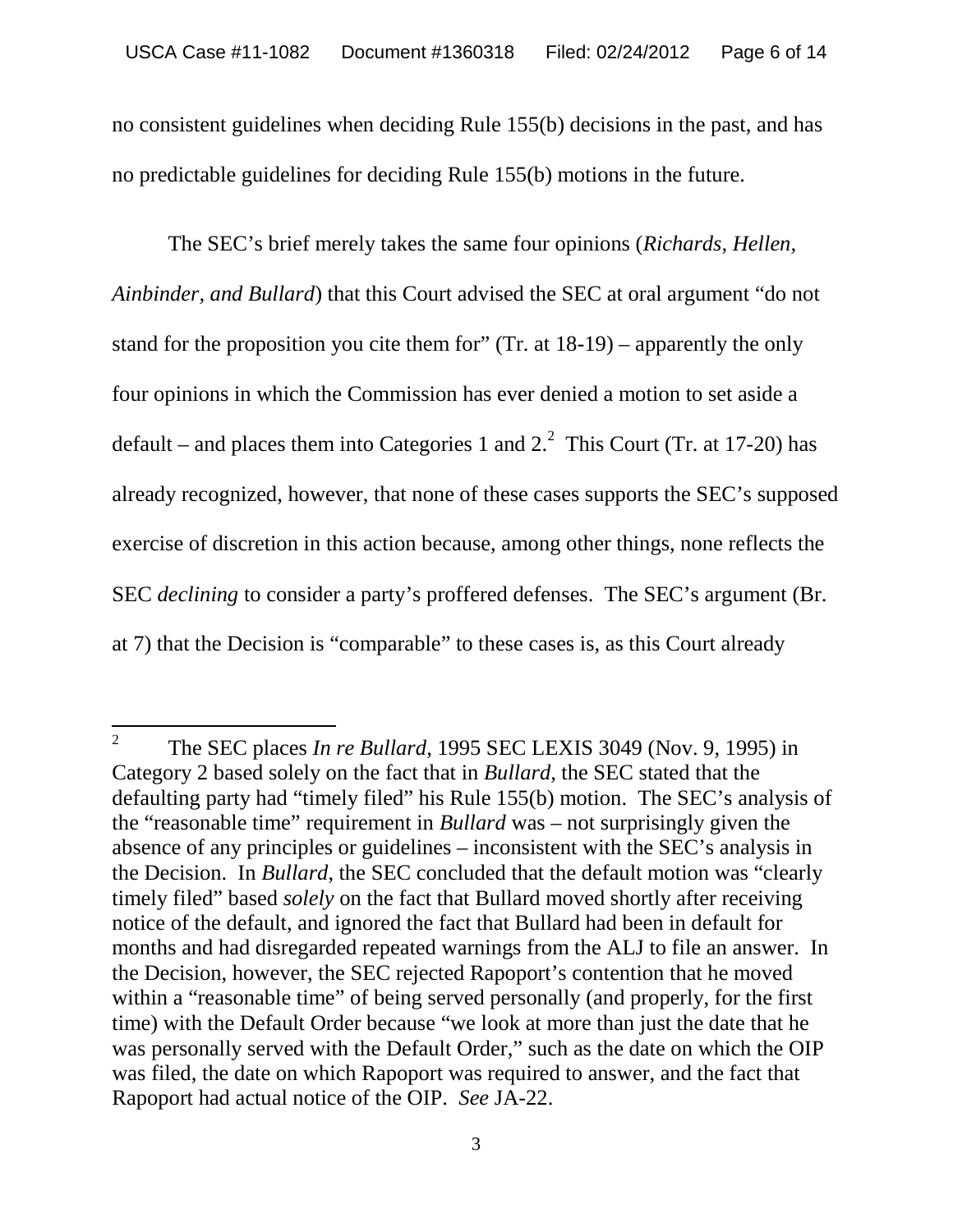recognized, without support.<sup>3</sup> In the only Rule 155(b) case cited by the SEC in which a defaulting party specified defenses but failed to "adequately explain why it failed to file a timely answer," the law judge *nonetheless considered the party's*

*proposed defenses*. *In re RDM Sports Group, Inc.*, 2009 SEC LEXIS 3631, at \*8-

22 (Nov. 3, 2009). This is *directly contrary* to the litigation position advanced by the SEC here.<sup>4</sup>

The SEC's brief (Br. at 4-5) creates a third category<sup>5</sup> to cover the only two

decisions in which the SEC actually set aside a default: *Kern* and *Birman*. In

*Kern*, the SEC referenced the "good cause" standard, stated that "[t]he

Commission grants motions to set aside a default when to do so would prevent

<sup>3</sup> For example, the defaulting party in *Richards* offered no explanation for waiting *more than twenty years* to set aside the default, but rather than announce – as the SEC did in the Decision – that Richards had waived his right to have his defenses considered, the SEC specifically noted that "Richards' motion does not specify his proposed defense . . ." *In re Richards*, 1994 SEC LEXIS 2663, at \*6 (Aug. 29, 1994). In *Bullard*, the SEC noted Rule 155(b)'s three textual requirements, stated that good cause "is a broad standard," and then denied Bullard's motion based on the "circumstances" without any discernable reference to the three requirements, or any other principles or guidelines. *In re Bullard*, 1995 SEC LEXIS 3049, at \*2 (Nov. 9, 1995).

<sup>4</sup> The SEC's attempt (Br. at 5, fn. 1) to discount the law judge's obvious consideration of proposed defenses in *RDM Sports* is frivolous, and is belied by the law judge's lengthy discussion of multiple proposed defenses (only one of which was a "practical solution") after which the law judge concluded that "PAD's proposed defenses have no likelihood of success under the Commission's case law." *In re RDM Sports Group, Inc.,* at \*8-22.

The SEC also creates a fourth category, not relevant here, covering instances where defaults have been set aside by consent (Category 4).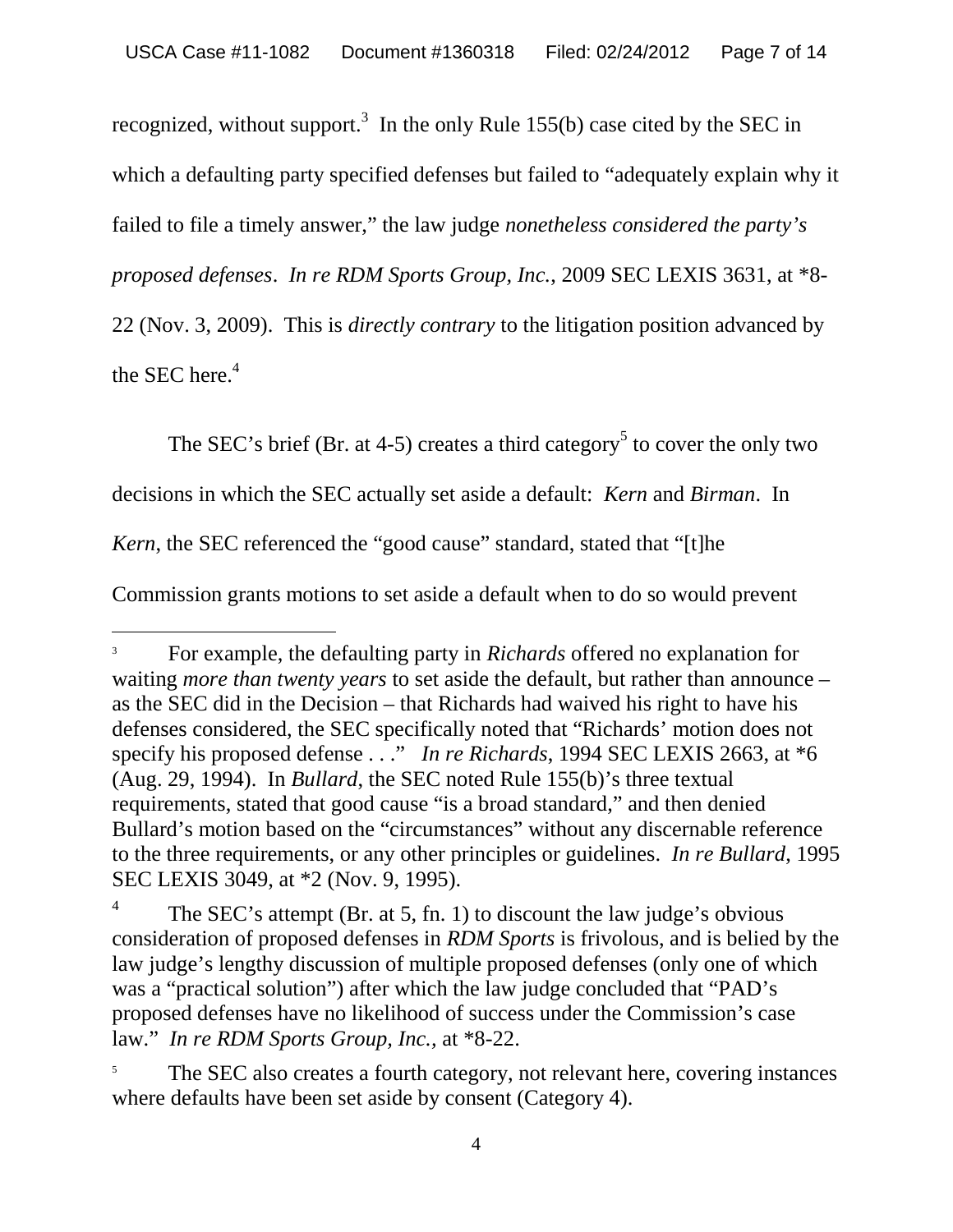injustice, and *under such conditions as seem appropriate*," and set aside the default based on an "explanatory affidavit," without indicating what the explanation was or why it was sufficient. *In re Kern,* 2005 SEC LEXIS 744, at \*2 (Feb. 1, 2005) (emphasis added). In *Birman*, the SEC did not even mention (let alone elucidate) the "good cause" or "appropriate condition" standard, and granted the motion based on a succinct finding that the defaulting party's "filing complies with the [three textual] requirements of Rule 155(b)." *In re Birman Managed Care, Inc.*, 2008 SEC LEXIS 2810, at \*2 (Sept. 23, 2008). Not only do these two cases reflect blatantly inconsistent applications of Rule 155(b), but the SEC's assertion (Br. at 7) that the "the Commission found good cause" in *Birman* is false, as *Birman* does not find, or even mention, "good cause."<sup>6</sup>

The universe of SEC's Rule 155(b) decisions therefore confirms what the SEC conceded at oral argument: that the SEC's decides whether or not to set aside a default without reference to any consistent standard, principle or rule, and based entirely "on the circumstances of the particular default." (Tr. at 21-22.) As the Court made clear, "that is not an answer." *Id.* The Decision was therefore unlawful and without substantial justification.

<sup>6</sup> Moreover, *Birman* does not appear to be a Commission decision, as it was signed by Carol Fox Foelak, an administrative law judge. The SEC arbitrarily addresses this case (*compare* Br. at 4 to Br. at 5, fn. 1) as a decision by the Commission.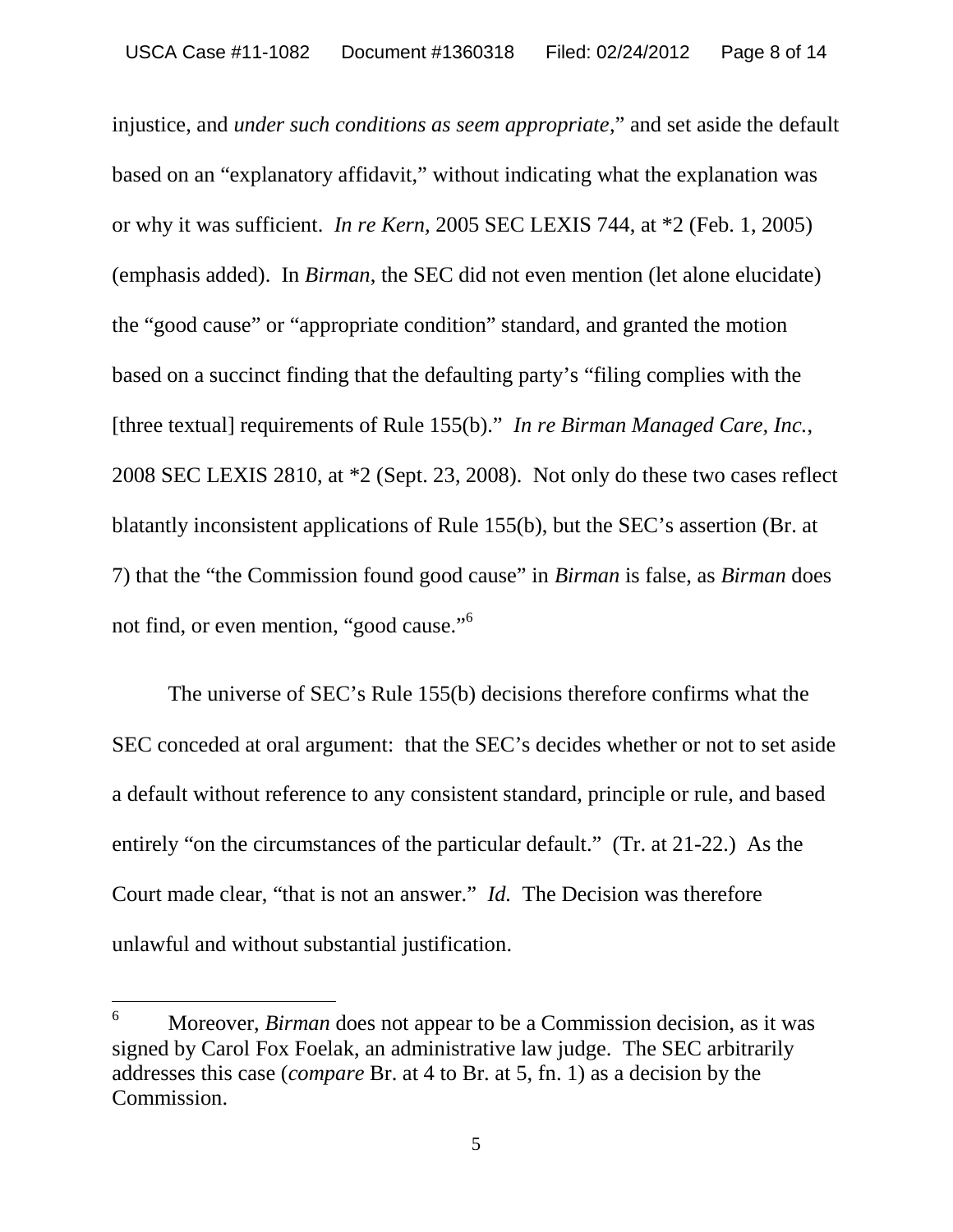## B. The SEC's Refusal To Consider Rapoport's Proposed Defenses Was Contrary To Rule 155(b)

Despite having never before deliberately refused to consider one of the three requirements stated in Rule 155(b), the SEC argues (Br. at 6-9) that its arbitrary decision to disregard Rapoport's defenses was "not inconsistent with its prior practice and the text of the regulation." The SEC's argument is not only immaterial (the Decision was arbitrary and capricious, in any event), but it is provably false with respect to the SEC's prior practice (*see supra*) and the text of Rule 155(b).

Rapoport has previously demonstrated (Reply Br. at 3-5) that the SEC's interpretation of Rule 155(b) makes no sense. The SEC announced in the Decision that by "fail[ing] to file a timely answer" to the OIP, "Rapoport denied himself the opportunity to present [his] defenses." *See* JA-24. Based on that interpretation, however, a defaulting party – who, by definition, has failed to "file a timely" answer" – could *never* present defenses in connection with a motion to set aside a default. This is inconsistent with Rule 155(b)'s requirement that a party "specify the nature of the proposed defense."<sup>7</sup>

 $7^7$  Contrary to the SEC's false contention (Br. at 9), the SEC's so-called "interpretation" of Rule 155(b) is erroneous without regard to whether Rule 155(b) requires a balancing of factors consistent with the axiomatic federal standard (which, for all of the reasons set forth in Rapoport's briefs, it does).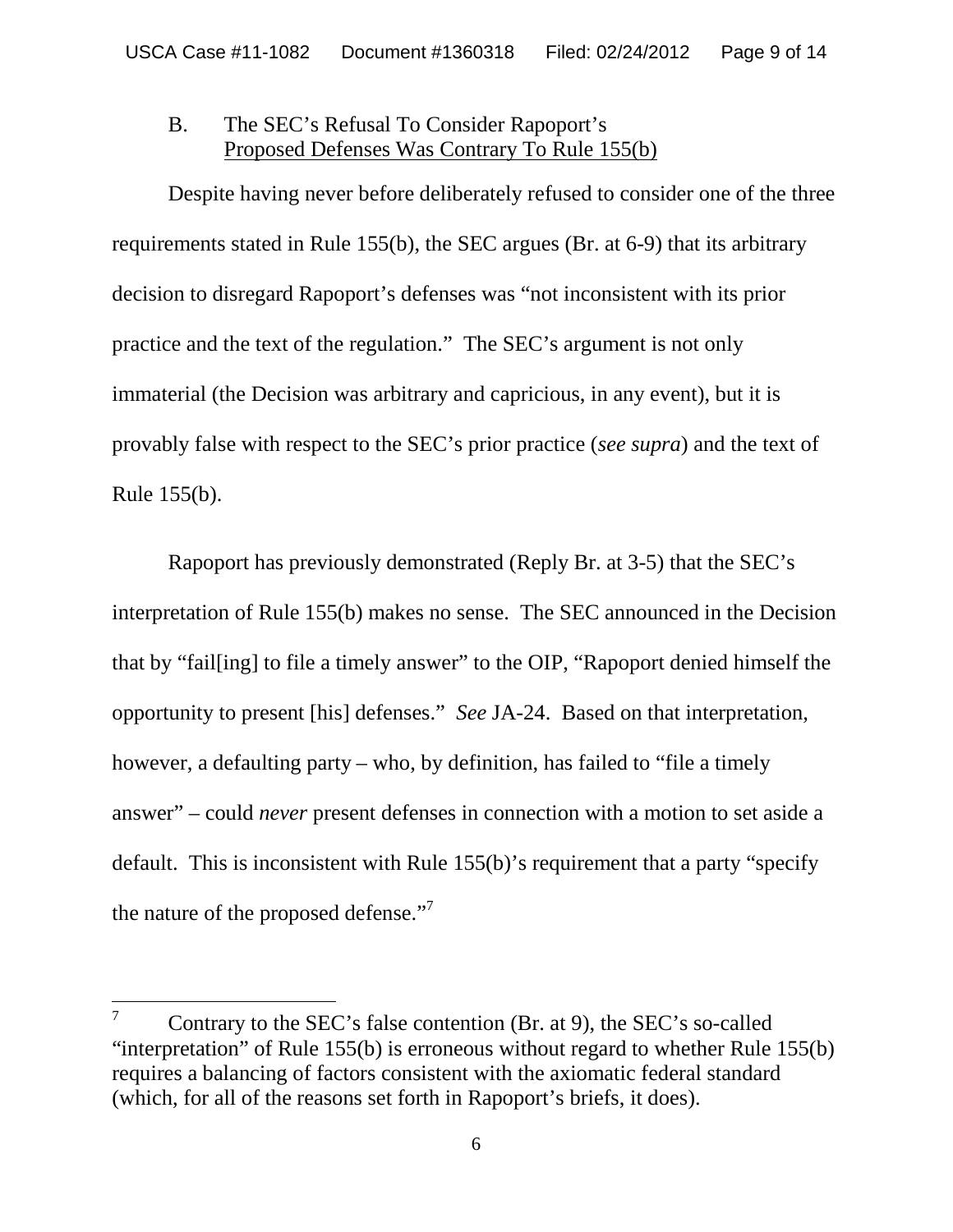Rule 155(b) also does not state – as the SEC repeatedly and erroneously contends (Br. at 6) – that the SEC will not consider proposed defenses if a defaulting party's "explanation" or "justification" for failing to file a timely answer is "insufficient" or "unreasonable." (Br. at 1-3, 6, 7.) The SEC fabricates these terms because – without reference to the axiomatic three-factor balancing test<sup>8</sup> – the SEC *has no guidelines* for evaluating and/or weighing Rule 155(b)'s requirements,<sup>9</sup> or for determining whether "good cause" exists to set aside a default. At oral argument, the SEC argued that it "didn't consider" Rapoport's defenses because "the default was willful" and based on "the Commission's finding of willfulness." (Tr. at 22, 24.) But the SEC has no basis for evaluating if a default is sufficiently "willful" to warrant disregarding proposed defenses, because "willfulness" is one of three factors that *federal courts* consider when interpreting FRCP 55(c), and appears nowhere in Rule 155(b) or the SEC's decisional law.

<sup>8</sup> Because the SEC rule for setting aside defaults mirrors FRCP 55(c) and employs the exact same "good cause" standard, Rapoport, the SEC's Division of Enforcement and the ALJ *each* presumed that the axiomatic three-factor federal balancing test for "good cause" applied to this action. *See* Reply Br. at 4-6. Other law judges have reached the same conclusion. *See also In re WSF Corp.,* Admin. P. 3-10668 (March 1, 2002), available at http://www.sec.gov/alj/aljorders/2002/3- 10668.pdf ("Rule 155(b) of the Commission's Rules of Practice is to the same effect" as FRCP  $55(c)$ ).

Rapoport satisfied Rule 155(b)'s plain text requirement by "stating his reason for failing to appear" – that he did not believe he was required to appear before he was properly served by the SEC (which is precisely what he did after he was served personally for the first time).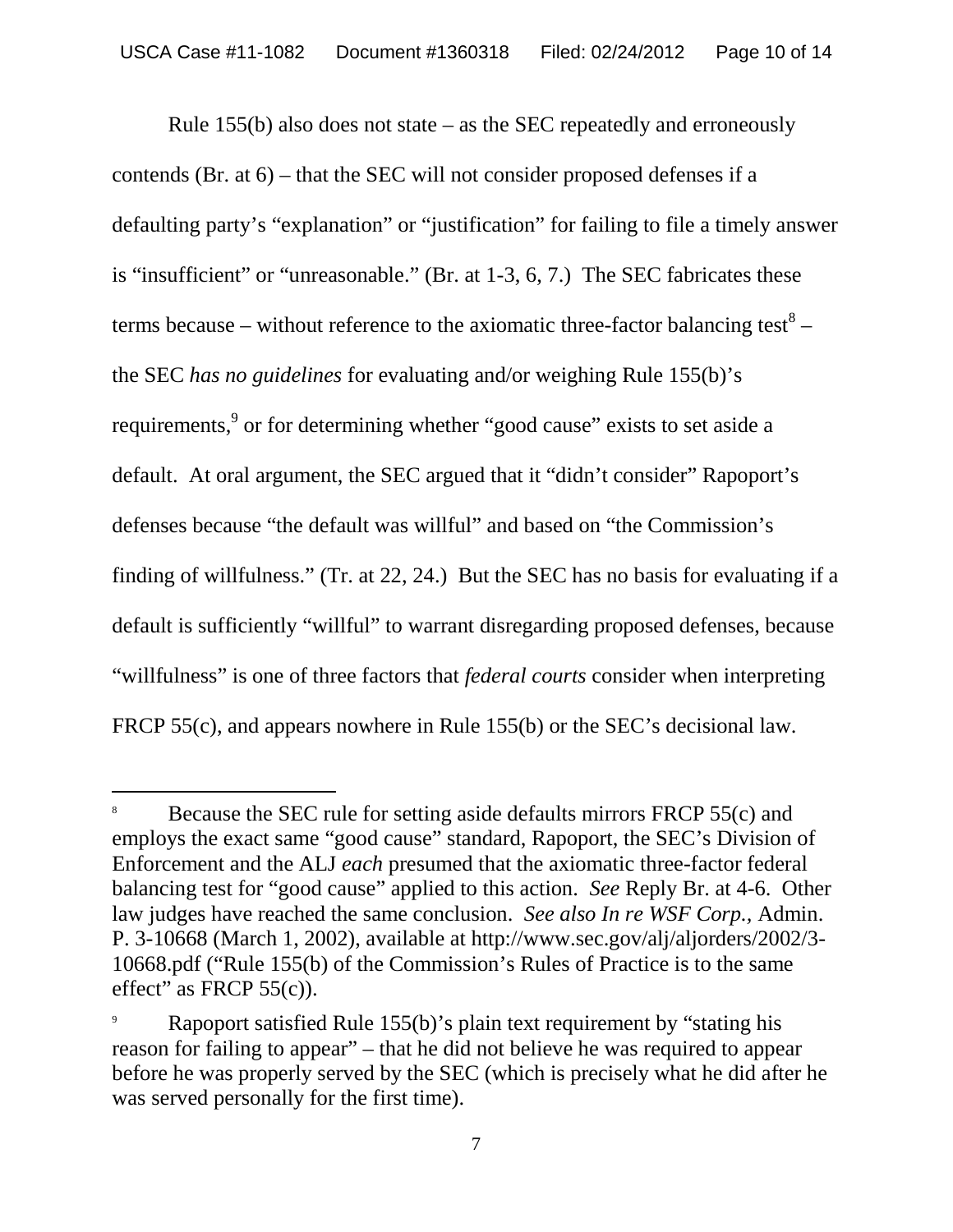The SEC's reliance on select portions of the federal court test here epitomizes the SEC's inconsistent reliance on federal rules generally, including the SEC's reliance on the federal courts' materially different rule regarding service on foreigners to "direct service" on Rapoport through his former U.S. counsel. *See* Reply Br. at 15- 17, fns. 26-28.

The SEC ultimately concedes (Br. at 8-9) that the Decision represents a material departure from its previous cases, but asks this Court to defer to the SEC's unprecedented and unprincipled so-called "interpretation" of its own rule. The SEC's arbitrary and capricious "interpretation" is not entitled to deference by this Court.

#### **II. The Default Order Should Be Set Aside**

Because the SEC's Decision was arbitrary and capricious, the default order against Rapoport should be vacated pursuant to Section 706(2)(A) of the Administrative Procedures Act ("APA"), which requires that courts "shall hold unlawful and set aside" arbitrary and capricious agency decisions. 5 U.S.C. § 706(2)(A)); *see also Owner-Operator Ind. Drivers Ass'n, Inc. v. Fed. Motor Carrier Safety Admin*., 494 F.3d 188, 198, 377 (D.C. Cir. 2007) (unlawful agency action "must" be set aside); *Am. Fed'n of Gov't Employees, AFL-CIO, Local 446 v. Nicholson*, 475 F.3d 341, 354 (D.C. Cir. 2007)(same); *Milk Train, Inc. v. Veneman*, 310 F.3d 747, 757 (D.C. Cir. 2002) (Sentelle, J., dissenting) ("once a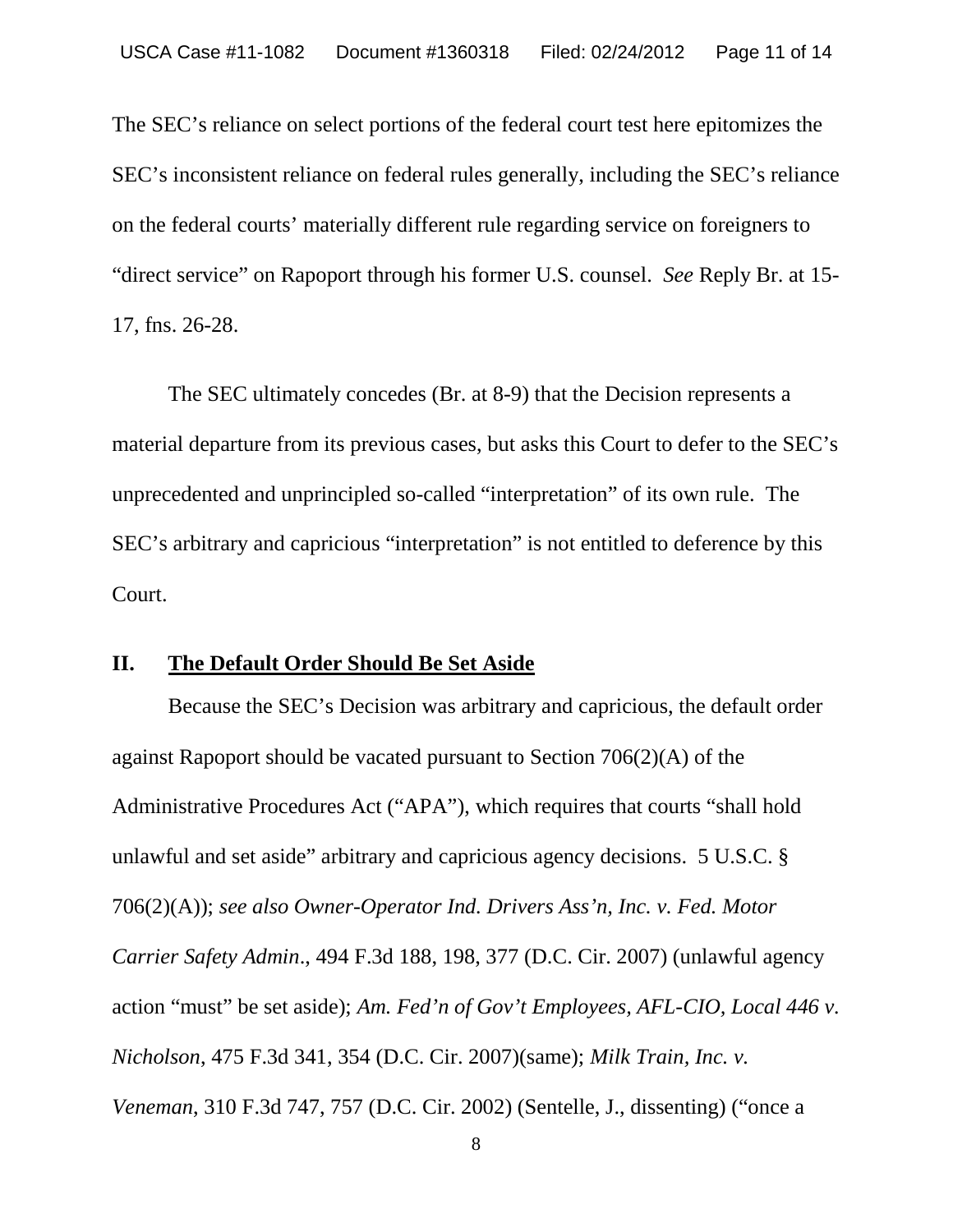reviewing court determines that the agency has not adequately explained its decision, the Administrative Procedure Act requires the court – in the absence of any contrary statute – to vacate the agency's action") (internal quotation omitted).

The default order should be set aside in its entirety here. Unless the SEC adopts the axiomatic three-factor balancing test for "good cause" (which it should, for all of the reasons set forth in Rapoport's briefs) the Decision is irredeemable given that, as the SEC's decisions make clear, the SEC has no principles or guidelines for deciding motions to set aside default orders. Rapoport has already twice presented "good cause" to the  $SEC.10}$  and should not be made to do so for a third time after the SEC adopts a lawful rule for determining when defaults should be set aside.

Respectfully submitted,

Dated: February 24, 2012

By: /s/ Michael A. Hanin

Michael A. Hanin Leigh McMullan Bellas Kasowitz, Benson, Torres & Friedman LLP 1633 Broadway New York, NY 10019 (212) 506-1700 mhanin@kasowitz.com lmcmullan@kasowitz.com

*Counsel for Petitioner Dan Rapoport*

<sup>10</sup> *See* Reply Br. at 6, fn. 10.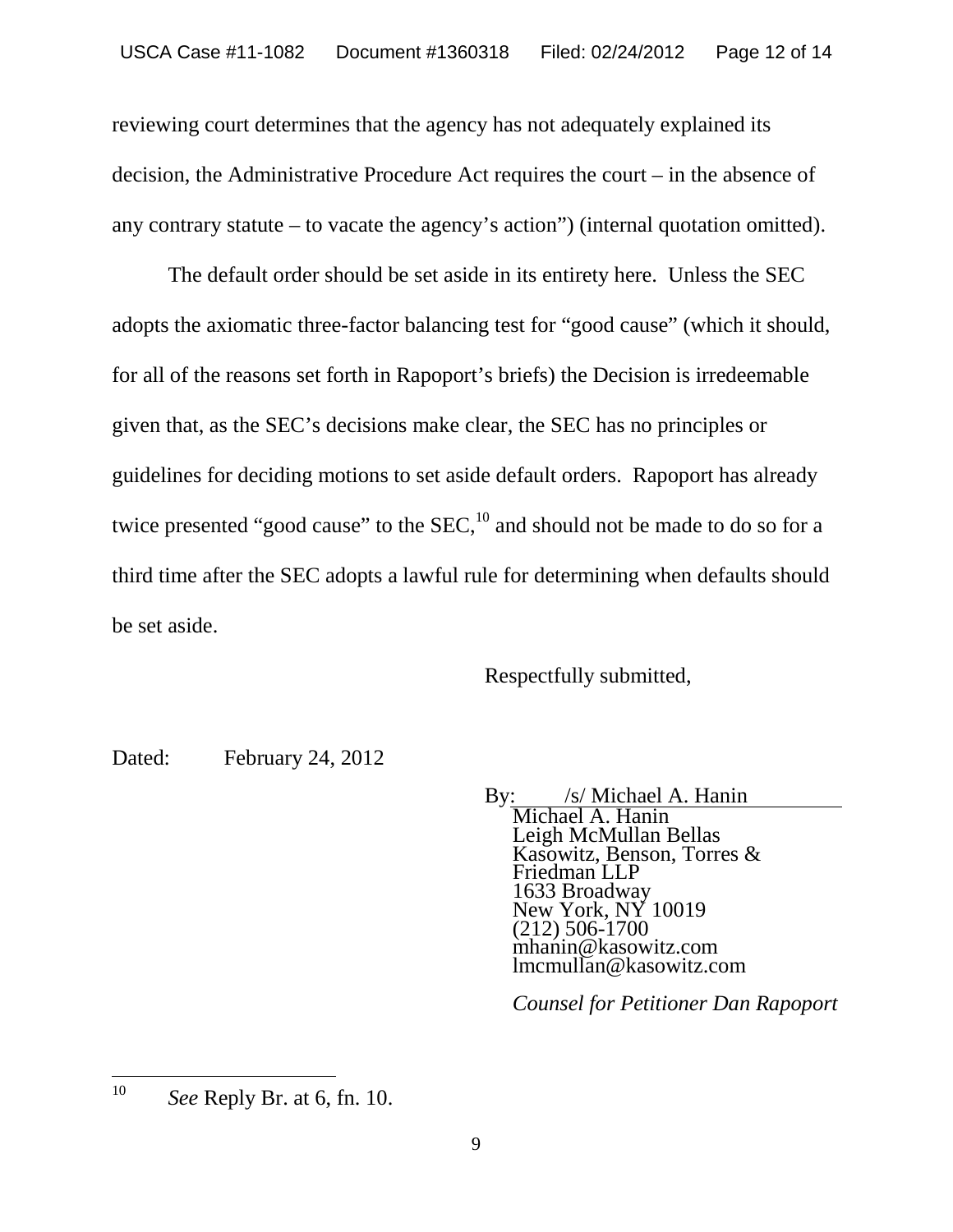# **CERTIFICATE OF COMPLIANCE**

I certify that this brief complies with the Court's February 6, 2012 order because it is limited to nine pages, excluding the cover page, table of contents, table of authorities, and certificates of compliance and service. I also certify that this brief is written in Times New Roman 14-point font.

Dated: February 24, 2012 /s/ Michael A. Hanin

Michael A. Hanin